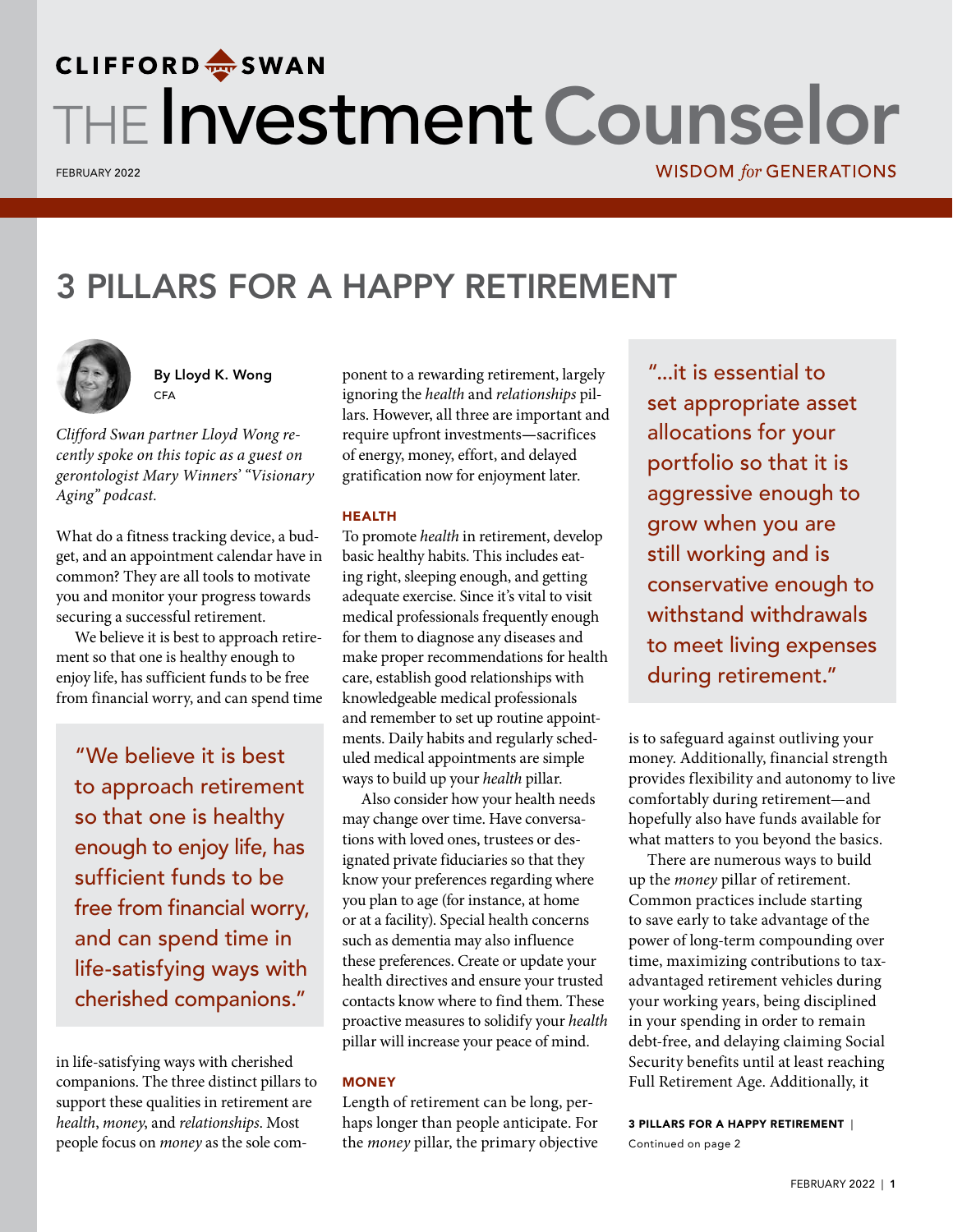#### 3 PILLARS FOR A HAPPY RETIREMENT |

Continued from page 1

is essential to set appropriate asset allocations for your portfolio so that it is aggressive enough to grow when you are still working and is conservative enough to withstand withdrawals to meet living expenses during retirement.

Keep in mind that spending requirements often vary throughout retirement. The initial phase may require the same amount of spending or more than before retirement as retirees are still physically and mentally capable of living an active lifestyle, replete with hobbies and travel. As retirees age and physically adjust to lower energy levels, they may start to slow down, contributing to lower spending during this phase of retirement. In the final phase (typically ages 85+), choices become more limited due to a decline in activities resulting from diminishing abilities, whether physically, mentally, or financially. This phase may require an increase in spending or require additional support from family, government, or health care agencies.

Money can make you happy, but only up to a certain point. A Princeton study<sup>1</sup> published in 2010 found that \$75,000 (approximately \$97,300 in today's dollars) is a rough rule of thumb for how much annual income it takes to be happy. Researcher Michael Finke studied longitudinal data going back to 1994 on 20,000 retirees from the University of Michigan Health and Retirement Study to find that \$4 million is the peak dollar amount above which money doesn't necessarily provide any additional positive psychic satisfaction<sup>2</sup>. Spending money on stuff doesn't necessarily make you happy;

# \$4 Million

Peak dollar amount above which money provides no additional positive psychic satisfaction

that sort of happiness can wear off after a while. Instead, social spending—the spending of money and leisure time with friends—creates meaningful memories and more lasting happiness.

#### RELATIONSHIPS

The Harvard Study on Adult Development<sup>3</sup> shows that "Close relationships, more than money or fame, are what keep people happy throughout their lives." A meta-study<sup>4</sup> by Brigham Young University reveals that adults get a 50 percent boost in longevity if they have a solid social network. Social relationships are thought to help improve health either by buffering individuals from stressful situations or creating a norm of healthful behaviors.

The results of these studies are not surprising. It is imperative to create and maintain relationships to extend the possibility of a long and rewarding retirement. Your spouse can often be the greatest source of the *relationships* pillar. However, if your marriage isn't strong, those weaknesses will exhibit themselves during retirement; if it is strong, that relationship can enhance other relationships as well. Surprisingly, spouses and friends can be more of a source of psychological wellbeing than your own children (and unlaunched adult children can be a headwind).

Beyond family, relationships often develop by happenstance through your social interactions through your spiritual community, neighborhood, job, volunteer work, hobbies, and creative pursuits. Maintaining social relationships and connection is necessary for a gratifying retirement. Volunteering can enhance your ties to the community.

Having as few as just three to five close friends<sup>5</sup> can provide the infrastructure of a robust support network. The quality of friendships matters just as much as the quantity of friendships you have. Frequency of contact can help deepen and strengthen relationships. These relationships need to be nurtured and maintained so that they remain intact. However, these are the very relationships that can often be neglected or

## 50% Boost in longevity if a solid social network exists

ignored during your working phase of life. If you find you no longer have the social network you once had from work you may need to develop new relationships and create a new social network from scratch during retirement. One of the things that the Covid-19 pandemic taught us is that Zoom and Facetime are useful tools in helping us maintain relationships and points of commonality. Developing and maintaining relationships require investments in time and intentionality prior to retirement.

All three pillars require time to build, which is why it is important to start investing in them well before retiring. We here at Clifford Swan are dedicated to helping fortify your *money* pillar. However, we also encourage you to continue building your *health* and *relationships* pillars so that your "golden years" can be truly "golden." ◆

Source: Michael Finke, Professor and Chief Academic Officer at the American College of Financial Services, spoke on life satisfaction in retirement at the 2021 Morningstar Investment Conference in Chicago.

- 1 Kahneman, Daniel and Angus Deaton. "High income improves evaluation of life but not emotional well-being."https://www.pnas.org/content/ pnas/107/38/16489.full.pdf. 4 August 2010.
- 2 Reed, Jennifer Lea. "For Happiness in Retirement, Forget About Your Kids and The Fancy Car, Advisors Say."https://www.fa-mag.com/ news/for-happiness-in-retirement--forget-aboutyour-kids-and-the-fancy-car--advisors-say-64230. html. 1 October 2021.
- 3 Mineo, Liz. "Good genes are nice, but joy is better." https://news.harvard.edu/gazette/ story/2017/04/over-nearly-80-years-harvardstudy-has-been-showing-how-to-live-a-healthyand-happy-life/. 11 April 2017.
- 4 Holt-Lunstad, Julianne, Timothy B. Smith and J. Bradley Layton."Social Relationships and Mortality Risk: A Meta-analytic Review." https://journals.plos.org/plosmedicine/article?id=10.1371/ journal.pmed.1000316. 27 July 2010.
- 5 Degges-White, Suzanne. "How Many Friends Do You Really Need in Adulthood?"https://www. psychologytoday.com/au/blog/lifetime-connections/201908/how-many-friends-do-you-reallyneed-in-adulthood. 9 August 2019.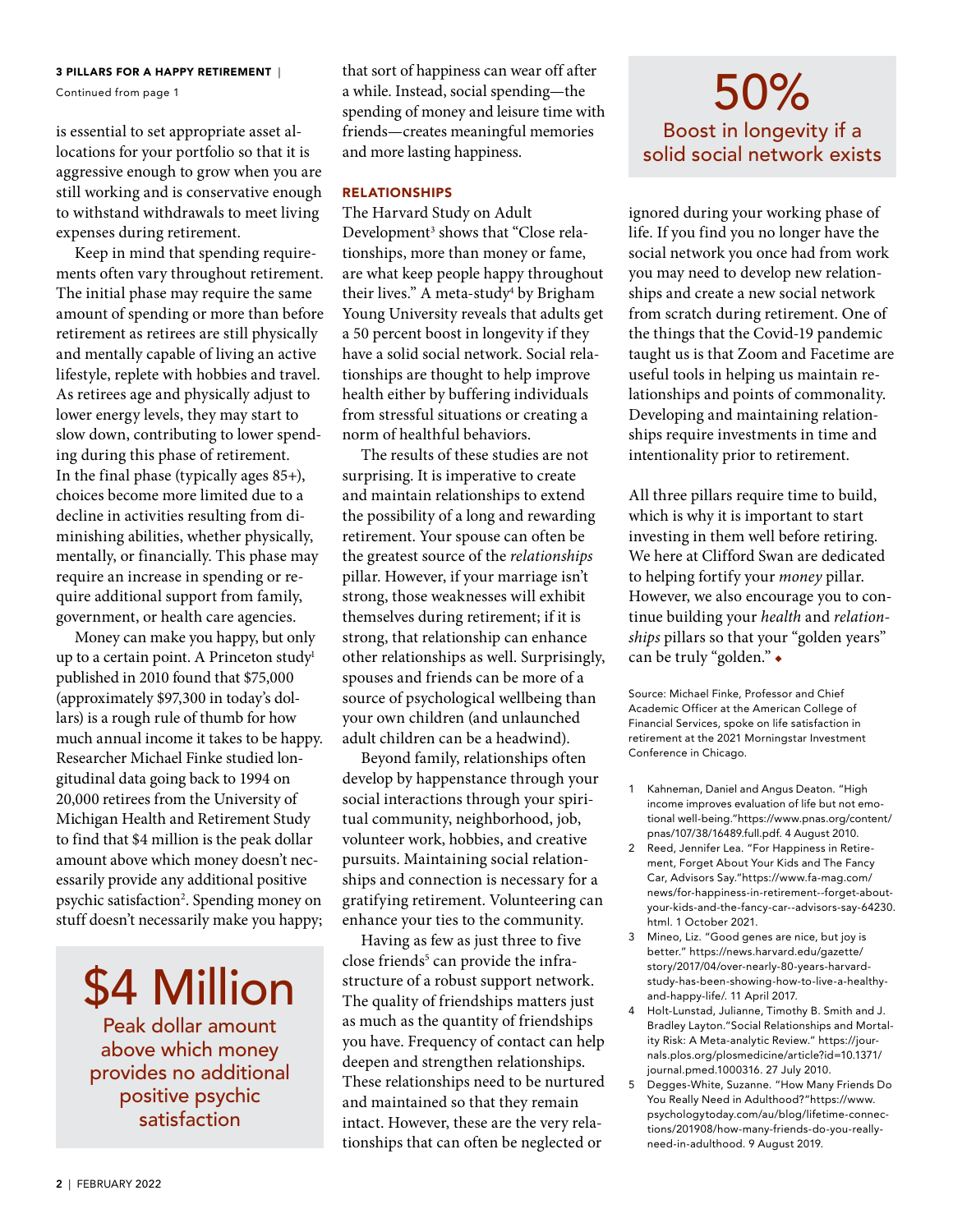## U.S. MONETARY POLICY: MASSIVE AND DOMINANT



By Randall L. Zaharia CFA, CAIA®

U.S. monetary policy is more active than ever, with the Federal Reserve exerting considerable influence on the global financial and economic environment. We believe that the current landscape may warrant asset allocation shifts in investment portfolios.

### BACKGROUND – THE RISING INFLUENCE OF THE FEDERAL RESERVE:

The Federal Reserve was established by Congress in 1913 as a decentralized organization of twelve Federal Reserve banks spread across the county. Congress created a central bank to provide the nation a safer, more flexible, and more stable monetary and financial system. The Fed was relatively obscure until the 1970s when it dramatically increased the economy's money supply (this primarily consists of U.S. bank deposits and money market funds) in the early part of that decade to quickly boost the economy. This partially fueled very high inflation in the later part of the 1970s and into the early 1980s.

President Carter made the first meaningful attempt to control inflation by nominating Paul Volcker as Fed Chair in 1979. To combat rampant inflation, Volcker took decisive action, increasing interest rates well into the double-digits by the early 1980s. This induced a substantial recession in 1982/1983. This painful process gradually reduced inflation, culminating in inflation rates between 1% and 2% in the most recent decade. This downshift in inflation was concurrent with interest rates declining from double-digit levels in the 1980s to under 1% in 2020.

### THE GREAT FINANCIAL CRISIS AND THE COVID-19 PANDEMIC:

The financial and economic environ-

ment has been shifting in many ways since the Great Financial Crisis in 2008/2009, but especially so over the last two years in response to the Covid-19 pandemic lockdowns.

The presence of the Fed in financial markets grew immensely from 2008 on. The Fed's balance sheet, which underpins the money supply, was below \$1 trillion in 2007, then ballooned to nearly \$4.5 trillion in 2019 as the Fed bought massive amounts of U.S. government bonds (quantitative easing). In early 2020, the balance sheet ballooned again during the Covid-19 pandemic; by January 2022, the Fed balance sheet reached nearly \$9 trillion. Concurrent with the growth of the Fed's balance sheet was the dramatic increase in the money supply. From \$15.4 trillion in March 2020, M2 (one measure of money supply) grew to nearly \$22 trillion—an increase of over 40% in less than two years, compared to approximately 5% annual growth in the money supply in the previous 40 years. To put the scale of these values in perspective, U.S. real GDP (the country's economic

output) stands at about \$20 trillion as of year-end 2021.

The dramatic increase in the money supply has helped create price inflation. From 2019 through 2021, inflation, as measured by the personal consumption expenditure (PCE) price index, increased by about 3.3% and reached 6% in the last quarter of 2021. Specifically, the substantial amount of liquid funds helped fuel purchases of financial assets, real estate, and other investment options, inflating asset values as well as pushing inflation of goods and services up to the high single digit levels. By comparison, from 1929 through 2019, overall U.S. inflation was a moderate annual rate of 2.7%, including a modest 1.6% from 2008 through 2019.

The Covid-19 pandemic response by the Fed and the U.S. government was unprecedented in its pace and scope. The Fed reduced short-term rates to nearly 0%, coupled with the massive buying of U.S. Treasury and U.S. agency securities, as well as corporate bonds via controversial special purpose vehicles. At the same time, the Trump and Biden administrations flooded the U.S. economy with massive amounts of funds and stimulus,

U.S. MONETARY POLICY | Continued on page 4



Source: Federal Reserve Bank of St. Louis